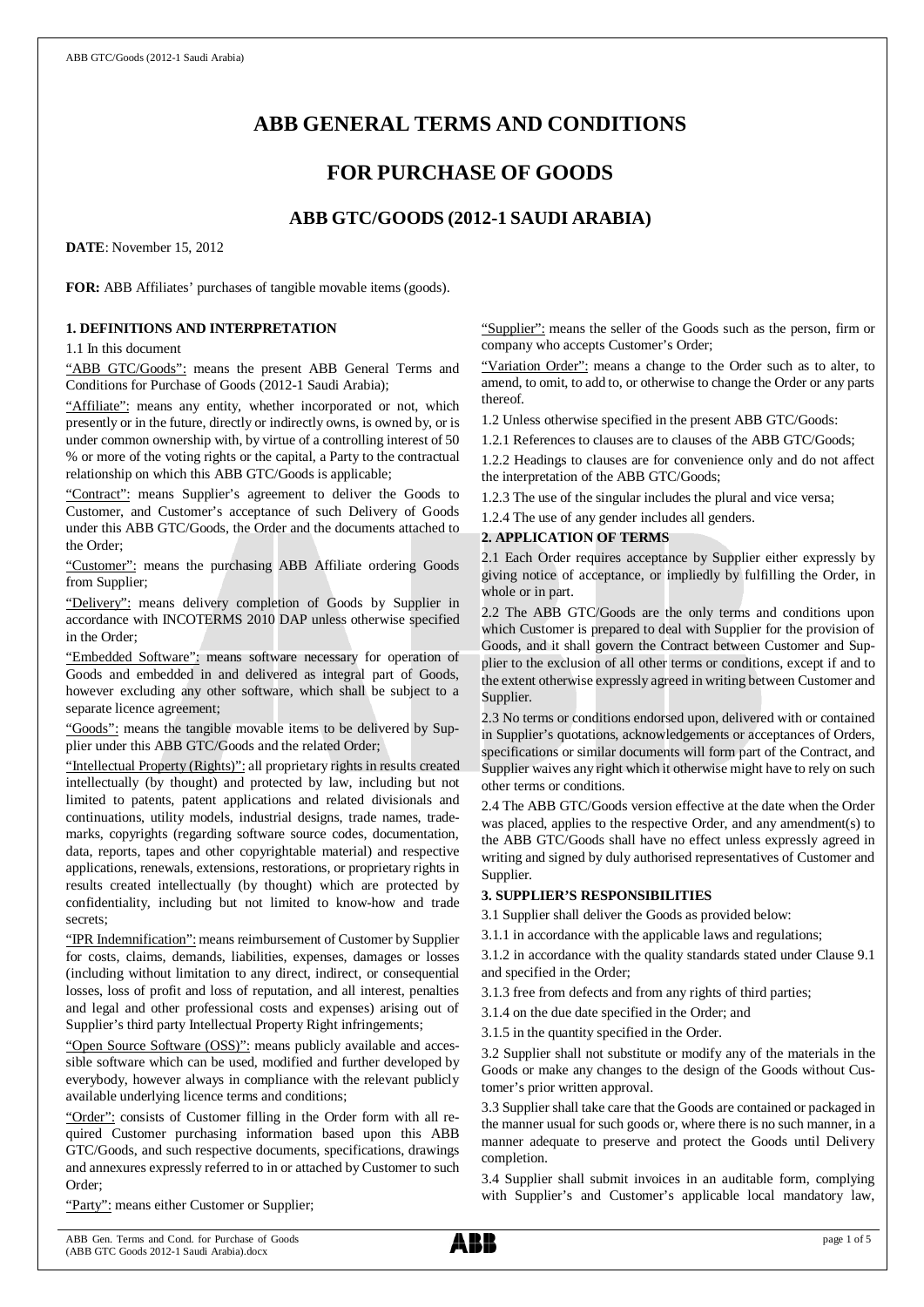generally accepted accounting principles and the specific Customer requirements, containing the following minimum information: Supplier name, address and reference person including contact details (telephone, e-mail etc.); invoice date; invoice number; Order number (same as stated in the Order); Supplier number (same as stated in the Order); address of Customer; quantity; specification of Goods supplied; price (total amount invoiced); currency; tax or VAT amount; tax or VAT number; payment terms.

3.5 Invoices shall be issued to Customer as stated in the Order and sent to the invoice address specified in the Order.

3.6 Customer may issue Variation Orders to Supplier to alter, amend, omit, add to, or otherwise change ordered Goods or parts thereof, and Supplier shall carry out such Variation Orders under the Order and/or ABB GTC/Goods. Agreed unit prices stated in the Order and/or otherwise agreed between Customer and Supplier shall apply.

3.7 In no event Supplier shall suspend the Delivery of any Goods to Customer.

### **4. CUSTOMER'S RESPONSIBILITIES**

4.1 In consideration of the Goods delivered by Supplier in accordance with the terms and conditions of the respective Order and the ABB GTC/Goods, Customer shall pay to Supplier the purchase price stated in the Order provided the invoice fulfils the requirements of Clause 3.4.

4.2 Customer reserves the right to set off such amount owed to Supplier, or withhold payment for Goods not provided in accordance with the Order and the ABB GTC/Goods.

### **5. DELIVERY**

5.1 The Goods shall be delivered in accordance with INCOTERMS 2010 DAP, to the point of delivery specified in the Order, or Customer's place of business if no other point of delivery has been specified by Customer.

5.2 Supplier shall ensure that each Delivery is accompanied by a delivery note, which shall contain the following minimum information (unless required otherwise by Customer): the Order number, date of Order, number of packages and contents and, in the case of part delivery, the outstanding balance remaining to be delivered.

5.3 The Goods shall be delivered during Customer's business operation hours unless otherwise requested by Customer.

5.4 Upon Delivery, Supplier (or its appointed carrier) shall provide Customer with such export documents as are necessary together with a delivery note.

5.5 Ownership (title) of the Goods shall pass to Customer at Delivery, except if otherwise expressly agreed. However, to the extent that the Goods contain Embedded Software, ownership (title) regarding such Embedded Software shall not be passed to Customer, however Customer and all users shall have a worldwide, irrevocable, perpetual, royalty-free right to use the Embedded Software as an integral part of such Goods or for servicing the Goods. In the event the Embedded Software or any part thereof is owned by a third party, Supplier shall be responsible for obtaining the respective software licences necessary from the third party before Delivery to comply with its obligations under the Order.

5.6 In the event the Embedded Software contains or uses Open Source Software, Supplier must fully specify and inform Customer in writing and prior to Delivery about all Open Source Software implemented into or used by the Embedded Software. In the event that Customer cannot approve any Open Source Software components contained in or used by the Embedded Software, Supplier agrees to replace or substitute the affected Open Source Software component(s) contained in or used by the Embedded Software.

5.7 Supplier shall invoice Customer upon Delivery in accordance with Clause 3.4, but such invoicing shall be conducted separately from despatch of the Goods to Customer.

### **6. ACCEPTANCE OF GOODS**

6.1 Customer shall not be deemed to have accepted any Goods until it has had a reasonable time to inspect them following Delivery or, in the case of a defect in the Goods, until a reasonable time after such defect has become apparent.

6.2 If any Goods delivered to Customer do not comply with Clause 3 (Supplier's Responsibilities), or are otherwise not in conformity with the Order, then, without limiting any other right or remedy that Customer may have under Clause 10 (Remedies), Customer may reject the Goods and request replacement of the Goods or recover all payments made to Supplier by Customer.

# **7. DELAYED DELIVERY**

If Delivery of the Goods does not comply with the agreed delivery date(s) then, without prejudice to any other rights which it may have, Customer reserves the right to:

7.1 terminate the Contract in whole or in part;

7.2 refuse any subsequent delivery of the Goods which Supplier attempts to make;

7.3 recover from Supplier any expenditure reasonably incurred by Customer in obtaining the Goods in substitution from another supplier;

7.4 claim damages for any additional costs, loss or expenses incurred by Customer which are reasonably attributable to Supplier's failure to deliver the Goods on the agreed delivery date; and

7.5 claim additional compensation for liquidated damages if such compensation right is expressly stated in the respective Order.

# **8. INSPECTION OF GOODS**

8.1 At any time prior to Delivery and during Supplier's business hours, Customer shall have the right at its cost to (i) inspect the Goods and Supplier's manufacturing units upon providing reasonable notice, and/or (ii) request test samples of the respective Goods, or any parts or materials thereof.

8.2 If the results of such inspection or test sampling cause Customer to be of the opinion that the Goods do not conform or are unlikely to conform with the Order or with any specifications and/or patterns supplied or advised by Customer to Supplier, Customer shall inform Supplier and Supplier shall immediately take such action as is necessary to ensure conformity with the Order. In addition Supplier shall carry out such necessary additional inspection or testing at Supplier's own cost whereby Customer shall be entitled to be present and in attendance.

8.3 Notwithstanding any inspection or test sampling by Customer, Supplier shall remain fully responsible for the Goods compliance with the Order. This applies whether or not Customer has exercised its right of inspection and/or testing and shall not limit Supplier's obligations under the Order. For the avoidance of doubt, inspection or testing of Goods by Customer shall in no event exempt Supplier from or limit Supplier's warranties or liability in any way.

# **9. WARRANTY**

9.1 Supplier warrants that the Goods:

9.1.1 comply with all agreed specifications, including all specified material, workmanship and the like, documentation and quality requirements, or in absence thereof are fit for the purposes for which goods of the same description type would ordinarily be used and keep the functionality and performance as expected by Customer according to Supplier's information, documentation and statements;

9.1.2 are fit for any particular purpose expressly or impliedly made known to Supplier in the Order and/or Order related documents;

9.1.3 are new and unused at the date of Delivery;

9.1.4 are free from defects and rights of third parties;

9.1.5 possess the qualities which Supplier has held out to Customer as a sample or model;

9.1.6 comply with Clause 12 (Compliance with Relevant Law).

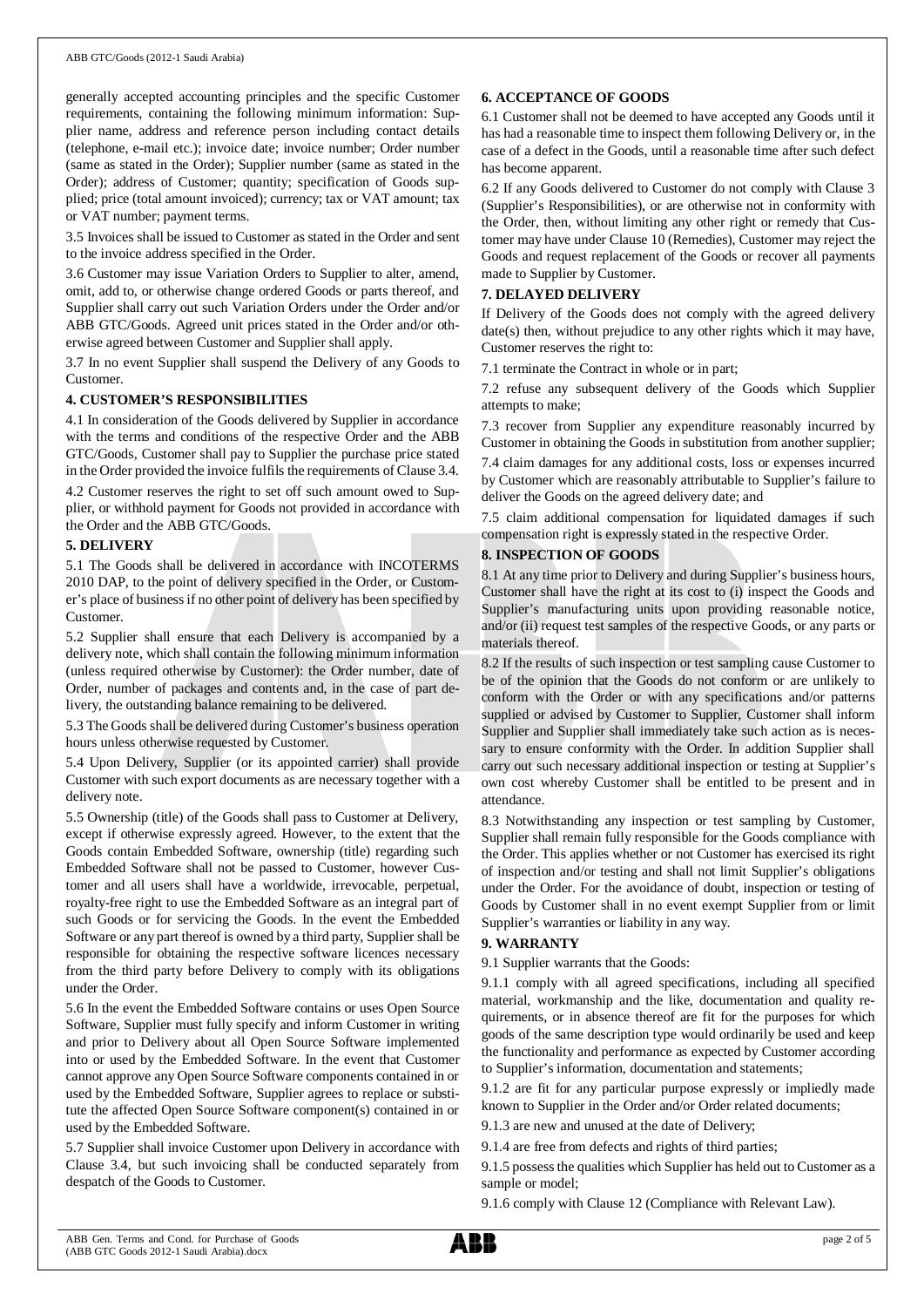9.2 The warranty period shall be twenty four (24) months from Delivery, or such other time period stated in the Order or otherwise expressly agreed in the Contract.

9.3 In case of non-compliance with the warranty provided under this Clause, Customer shall be entitled to enforce the remedies provided in Clause 10 (Remedies) hereunder.

### **10. REMEDIES**

10.1 In case of breach of warranty under Clause 9 (Warranty) or if Supplier otherwise fails to comply with any of the terms of the respective Order, Customer shall give notice in writing to Supplier of such breach of warranty and provide Supplier an opportunity to swiftly remedy it. If no Supplier action to remedy such breach has been taken within forty eight (48) hours of receiving such Customer notification, Customer shall be entitled to any one or more of the following remedies at its own discretion and at Supplier's own expense:

10.1.1 to give Supplier another opportunity to carry out any additional work necessary to ensure that the terms and conditions of the Order are fulfilled;

10.1.2 to carry out (or to instruct a third party to carry out) any additional work necessary to make the Goods comply with the Order;

10.1.3 to obtain prompt replacement of the defective Goods by Goods conforming with the Order without defects;

10.1.4 to refuse to accept any further Goods, but without exemption from Supplier's liability for the defective Goods delivered by Supplier;

10.1.5 to claim such damages as may have been sustained by Customer as a result of Supplier's breaches of the respective Order;

10.1.6 to terminate the Contract in accordance with Clause 15.2.

10.2 In the event that Clauses 10.1.1, 10.1.2 or 10.1.3 apply, the entire warranty period of Clause 9.2 shall be restarted.

10.3 The rights and remedies available to Customer and contained in the ABB GTC/Goods are cumulative and are not exclusive of any rights or remedies available at law or in equity.

# **11. INTELLECTUAL PROPERTY**

11.1 In the event that the Goods (and/or the Embedded Software) delivered by Supplier infringe any third party Intellectual Property Rights, Supplier shall, notwithstanding anything provided to the contrary or otherwise contained in this ABB GTC/Goods, the Order, or the Contract, provide IPR Indemnification to Customer. The IPR Indemnification applies whether or not Supplier may have been negligent or at fault and does not limit any further compensation rights of Customer. Supplier's obligation to indemnify Customer as provided under this Clause shall not apply if and to the extent the liability or damage was caused by Customer's own pre-existing Intellectual Property Rights contributed to, or implemented into the Goods provided by Supplier.

11.2 If any infringement claim is made against Customer, Customer may without prejudice to its rights under Clause 11.1 also request at its discretion and at Supplier's cost that Supplier (i) procures for Customer the right to continue using the Goods; (ii) modifies the Goods so that they cease to be infringing; or (iii) replaces the Goods so that they become non-infringing.

11.3 In the event Supplier cannot fulfil Customer's above request, Customer shall be entitled to terminate the Order, to reclaim all sums which Customer has paid to Supplier under the Order and to claim compensation in accordance with Clause 11.1 and for any other costs, losses or damages incurred whatsoever.

# **12. COMPLIANCE WITH RELEVANT LAW**

12.1 The Goods covered by this ABB GTC/Goods shall be provided by Supplier in compliance with all relevant legislation, regulations, and codes of practice, guidance and other requirements of any relevant government or governmental agency applicable to Supplier. To the extent that such regulations are advisory rather than mandatory, the standard of compliance to be achieved by Supplier shall be in compliance with the generally accepted best practice of the relevant industry.

12.2 Both Parties warrant that each will not, directly or indirectly, and that each has no knowledge that the other Party or any third parties will, directly or indirectly, make any payment, gift or other commitment to its customers, to government officials or to agents, directors and employees of each Party, or any other party in a manner contrary to applicable laws (including but not limited to the U. S. Foreign Corrupt Practices Act and, where applicable, legislation enacted by member states and signatories implementing the OECD (Convention Combating Bribery of Foreign Officials), and shall comply with all relevant laws, regulations, ordinances and rules regarding bribery and corruption. Nothing in this ABB GTC/Goods shall render either Party or any of its Affiliates liable to reimburse the other for any such consideration given or promised.

12.3 Either Party's material violation of any of the obligations contained in this Clause 12 (Compliance with Relevant Law) may be considered by the other Party to be a material breach of the respective contractual relationship for the sale of Goods to which this ABB GTC/Goods applies, and shall entitle such Party to terminate such contractual relationship with immediate effect and without prejudice to any further right or remedies under such contractual relationship or applicable law.

12.4 Supplier shall indemnify without any agreed limitations Customer for all liabilities, damages, costs, or expenses incurred as a result of any such violation of the above mentioned obligations and termination of the respective contractual relationship for the sale of Goods.

12.5 Upon signing an Order to which this ABB GTC/Goods applies, Supplier herewith acknowledges and confirms that it has been provided information on how to access ABB's Code of Conduct and ABB's Supplier Code of Conduct online (Web portal: [www.abb.com](http://www.abb.com/)). Supplier agrees to perform its contractual obligations under the ABB GTC/Goods and the respective contractual relationship with substantially similar standards of ethical behaviour as stated in the above mentioned ABB Codes of Conduct.

12.6 Supplier must comply with the ABB Lists of Prohibited and Restricted Substances (available under [www.abb.com](http://www.abb.com/) - Supplying to ABB - Doing Business with ABB).

# **13. CONFIDENTIALITY AND DATA PROTECTION**

# 13.1 Supplier shall:

13.1.1 Unless otherwise agreed in writing, keep in strict confidence all technical or commercial information, specifications, inventions, processes or initiatives of Customer which have been disclosed to Supplier by Customer or its agents and any other information concerning Customer's business or its products and/or its technologies, and which Supplier obtains in connection with the Goods (whether before or after acceptance of the Order). Supplier shall restrict disclosure of such confidential material to such of its employees, agents or sub-contractors as need to know the same for the purpose of the provision of the Goods to Customer. Supplier shall ensure that such employees, agents, sub-contractors or other third parties are subject to and comply with the same obligations of confidentiality as applicable to Supplier and shall be liable for any unauthorized disclosures;

13.1.2 Apply reasonable safeguards against the unauthorised disclosure of Customer's confidential and proprietary information and protect confidential information in accordance with the generally accepted standards of protection in the related industry, or in the same manner and to the same degree that it protects its own confidential and proprietary information – whichever standard is the higher. Supplier may disclose confidential information to "Permitted Additional Recipients" (which means Supplier's authorised representatives, including auditors, counsels, consultants and advisors) provided always that such Permitted Additional Recipients sign with Supplier a confidentiality agreement with terminology substantially similar hereto or where

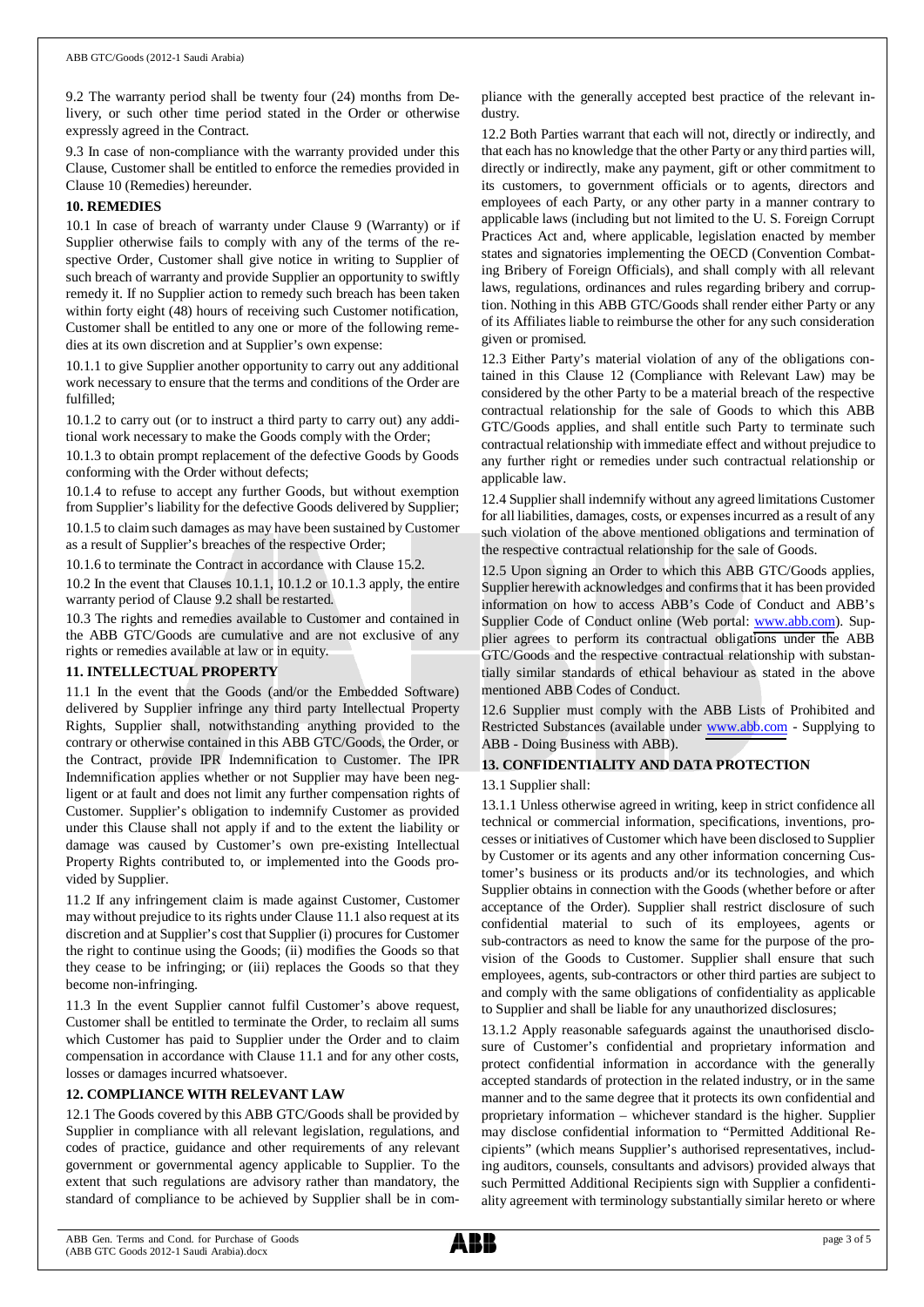applicable, are required to comply with codes of professional conduct ensuring confidentiality of such information;

13.1.3 Take all necessary steps to ensure that Customer's data or information which come into its possession or control in the course of delivering the Goods are protected. In particular Supplier shall not (i) use Customer's data or information for any other purposes than for delivering the Goods, or (ii) reproduce the data or information in whole or in part in any form except as may be required by the respective contractual documents, or (iii) disclose Customer's data or information to any third party not authorised by Customer to receive it, except with the prior written consent of Customer;

13.1.4 Install and update at its own costs required adequate virus protection software and operating system security patches for all computers and software utilized in connection with delivering the Goods and shall provide updates to Customer if so requested by Customer.

13.2 Supplier agrees that Customer shall be allowed to provide any information received from Supplier to any other ABB Affiliate.

### **14. LIABILITY AND INDEMNITY**

14.1 Without prejudice to applicable mandatory law or unless otherwise agreed between the Parties, Supplier shall compensate/indemnify Customer for all damages and losses in connection with the Goods whether or not Supplier may have been negligent or at fault (i) for Supplier's breaches of the terms of Contract, and (ii) for any claim, except for IPR Indemnification for which Clause 11 (Intellectual Property) applies, made by a third party (including employees of Supplier) against Customer in connection with the Goods and to the extent that the respective liability, loss, damage, injury, cost or expense was caused by, relates to or arises from the Goods delivered by Supplier and/or its sub-contractors. Upon Customer's request Supplier shall defend Customer against any third party claims.

14.2 Supplier shall be responsible for observance of all of its suppliers and/or sub-contractors, and it shall be responsible for the acts, defaults, negligence or obligations of any of its suppliers and/or sub-contractors, its agents, servants or workmen as fully as if they were the acts, defaults, negligence or obligations of Supplier.

14.3 The provisions of this Clause 14 (Liability and Indemnity) shall survive any performance, acceptance or payment pursuant to this ABB GTC/Goods and shall extend to any substituted or replacement Goods delivered by Supplier to Customer.

14.4 Unless otherwise expressly stated in the respective Order, Supplier shall maintain in force, and upon request provide evidence of, adequate liability insurance and statutory worker's compensation/employer's liability insurance with reputable and financially sound insurers. Nothing contained in this Clause 14 (Liability and Indemnity) shall relieve Supplier from any of its contractual or other legal liabilities. The insured amount cannot be considered nor construed as limitation of liability.

14.5 Customer reserves the right to set off any claims under the Order against any amounts owed to Supplier.

# **15. TERM AND TERMINATION OF ORDERS**

15.1 The respective contractual relationship established by an Order under this ABB GTC/Goods may be terminated for convenience in whole or in part by Customer upon giving Supplier thirty (30) calendar days written notice, unless otherwise expressly stated in the relevant Order. In such event Customer shall pay to Supplier the value of the already delivered but unpaid parts of the Goods and proven direct costs reasonably incurred by Supplier for the undelivered and unpaid parts of the Goods, however in no event more than the agreed purchase price for the Goods under the respective Order. No further compensation shall be due to Supplier.

15.2 In the event of Supplier's breach of the Contract, including a breach of warranty, Customer shall be entitled to terminate the respective Contract established by an Order under this ABB GTC/Goods

if Supplier fails to take adequate and timely actions to remedy a breach as requested by Customer. In such event, Customer shall have no obligation to compensate Supplier for the already delivered but unpaid parts of the Goods and Supplier shall be obliged to pay back to Customer any remuneration received from Customer for the Goods and take back the Goods at Supplier's own cost and risk.

15.3 Upon termination Supplier shall immediately and at Supplier's expense safely return to Customer all respective Customer property (including any documentation, data, and applicable Intellectual Property) and Customer information then in Supplier's possession or under Supplier's control and provide Customer with the complete information and documentation about the already delivered parts of the Goods.

### **16. FORCE MAJEURE**

16.1 Neither Party shall be liable for any delay in performing or for failure to perform its obligations under a respective Order if the delay or failure results from an event of "Force Majeure." For clarification, Force Majeure means an event that was not foreseeable by the affected Party at the time of execution of the respective Order, is unavoidable and outside the control of the affected Party, and for which the affected Party is not responsible, provided such event prevents the affected Party from performing the respective Order despite all reasonable efforts, and the affected Party provides notice to the other Party within five (5) calendar days from occurrence of the respective event of Force Majeure.

16.2 If an event of Force Majeure occurs which exceeds thirty (30) calendar days either Party shall have the right to terminate the relevant Order forthwith by written notice to the other Party without liability to the other Party. Each Party shall use its reasonable endeavours to minimise the effects of any event of Force Majeure.

# **17. ASSIGNMENT AND SUB-CONTRACTING**

17.1 Supplier shall not assign, sub-contract, transfer, or encumber an Order or any parts thereof (including any monetary receivables from Customer) without prior written approval of Customer.

17.2 Customer may at any time assign, transfer, encumber, sub-contract or deal in any other manner with all or any of its rights or obligations under the respective Order and/or ABB GTC/Goods to any of its own ABB Affiliates.

### **18. NOTICES**

Any notice shall be given by sending the same by registered mail, courier, fax or by e-mail to the address of the relevant Party as stated in the Order or to such other address as such Party may have notified in writing to the other for such purposes. E-mail and fax expressly require written confirmation issued by the receiving Party. Electronic read receipts may not under any circumstances be deemed as confirmation of notice. Electronic signatures shall not be valid, unless expressly agreed in writing by duly authorised representatives of the Parties.

# **19. WAIVERS**

Failure to enforce or exercise, at any time or for any period, any term of the ABB GTC/Goods or an Order does not constitute, and shall not be construed as, a waiver of such term and shall not affect the right later to enforce such term or any other term herein contained.

# **20. GOVERNING LAW AND DISPUTE SETTLEMENT**

20.1 The respective Order and/or ABB GTC/Goods shall be governed by and construed in accordance with the laws of the country (and/or the state, as applicable) of Customer's legal registration, however under exclusion of its conflict of law rules and the United Nations Convention on International Sale of Goods.

20.2 For domestic dispute resolution matters, whereby Customer and Supplier are registered in the same country, any dispute or difference arising out of or in connection with the respective Order and/or ABB GTC/Goods, including any question regarding its existence, validity or termination or the legal relationships established by the respective